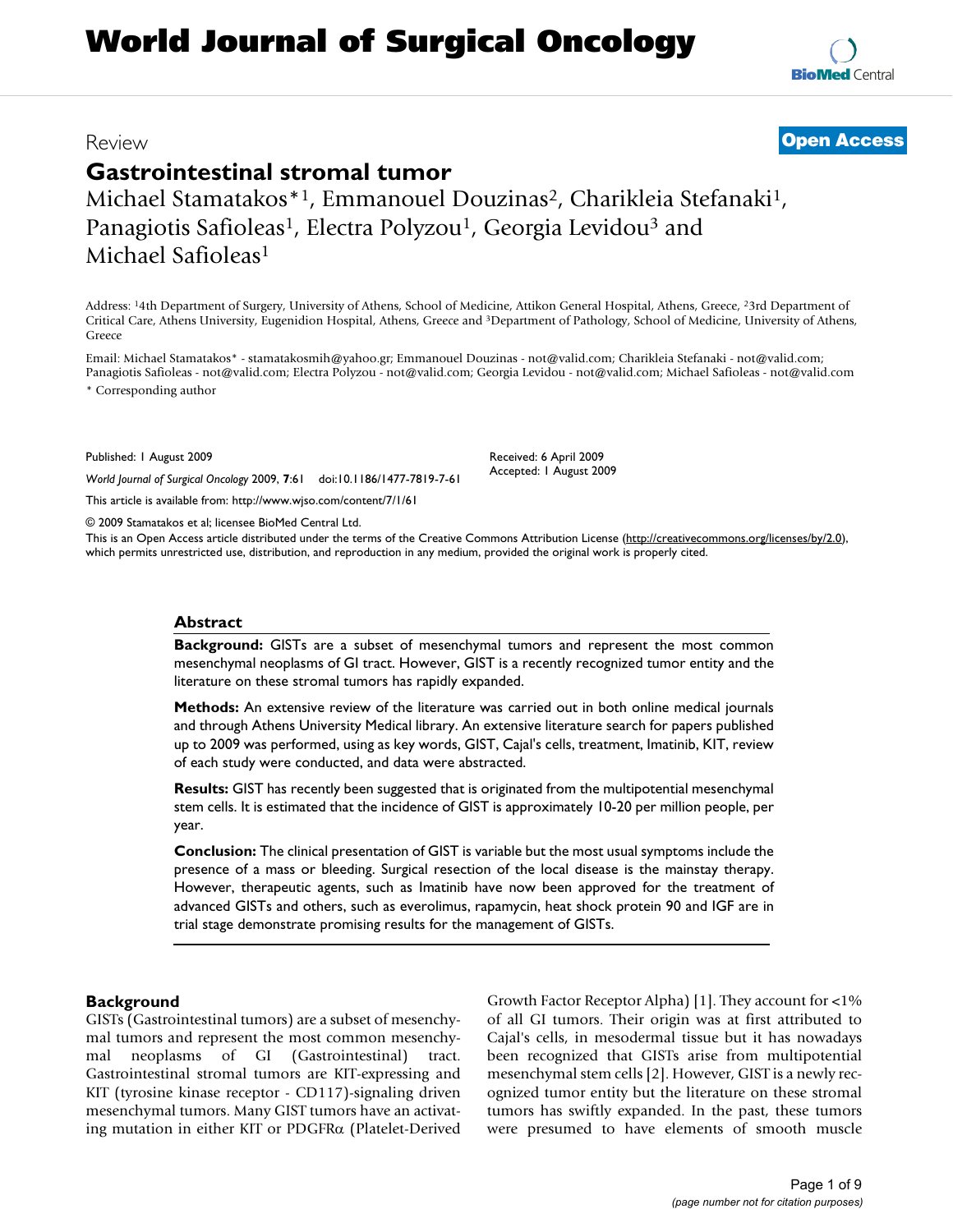(smooth muscle origin), so they were classified as leiomyomas, leiomyosarcomas and leiomyoblastomas [3]. The term was first coined by Mazur and Clark, in 1983, in order to describe a heterogeneous group of gastrointestinal non-epithelial neoplasms. In 1998, Hirota reported that GISTs contained activating c-kit mutations, which play a central role in its pathogenesis [4]. Furthermore, GISTs express CD34 (cluster designation 34) and the KIT on their surface [5]. The origin of these tumors explicates their resistance to cancer chemotherapy. Moreover, it was their origin that lead to the introduction of a chemotherapeutic regimen, imatinib mesylate, a tyrosine kinase inhibitor for c-kit. GISTs are, finally, defined as pleomorphic mesenchymal tumors of the GI tract that express the KIT protein (CD 117- Protooncogene that encodes the transmembrane tyrosine kinase receptor CD 117 detected by flow cytometry in most cases of acute myeloid leukemia, in small numbers of T- and B-lymphoblastic lymphomas, and in some gastrointestinal stromal tumors stem cell factor receptor) and often also CD34 (human progenitor cell antigen) on immunohistochemistry [6].

#### *Epidemiology*

The incidence of GIST is estimated to be approximately 10-20 per million people, per year. Malignancy possibility is 20-30% [7-9]. However, the precise incidence of GIST is unknown because of the incomplete definition and classification [10]. Over 90% of GISTs occur in adults over 40 years old, in a median age of 63 years. However, GIST cases have been reported in all ages, including children. The incidence between the sexes is the same, although a study reported that there is a slight predominance of males [7]. There are no elements that indicate any association with geographic location, ethnicity, race or occupation. The most common location of GIST is stomach (50- 60%) and small intestine (30%-40%). Five to ten percent of GISTs arise from the colon and rectum, and 5% are located in the esophagus. Other less common locations are those outside of the GI tract, like mesentery, retroperitoneum and omentum. However, there have been reported rare cases in the gallbladder, pancreas, liver and urinary bladder. In cases, where GIST occurs outside the GI tract, the tumors are known as extra - gastrointestinal stromal tumors (EGISTs) [11].

#### *Clinical Presentation*

The clinical presentation of GIST is erratic. Furthermore, only 70% of the patients are symptomatic, while 20% are asymptomatic and 10% are detected at autopsy [6,7]. The symptoms and signs are not disease - specific and as a consequence, about 50% of GISTs have already metastases at the time of diagnosis. The clinical signs and symptoms are related to the presence of a mass or bleeding [12]. However, as it is mentioned above, 10% remain asymptomatic, because of their small size  $(< 2 \text{ cm})$  and they are diagnosed incidentally [13]. Bleeding comprises the most common symptom and it is attributed to the erosion of the gastrointestinal tract lumen. Bleeding occurring into the abdominal cavity leads to acute abdominal pain that usually ends up in emergency surgery. Nevertheless, bleeding can take place into the GI tract lumen, causing haematemesis, melena or anemia. Another common finding is the abdominal mass. However, most of the patients present with vague symptoms, such as nausea, vomiting, abdominal discomfort, weight loss or early satiety. Rapture of GISTs into the peritoneal cavity is rare and it causes life threatening intraperitoneal hemorrhage [14]. There are also symptoms related to the location of GIST. These symptoms include dysphagia in the esophagus, biliary obstruction around the ampula of Vater or even intrussusception, in the small bowel. Lymph nodes metastases are not common in GISTs. On the other hand, distant metastases most commonly occurs in GIST tumors of peritoneum, omentum, mesenteric areas and liver, while in EGISTs tumors are rare. At this point, it is important to mention that rectal GISTs frequently metastasize to the lung. GISTs have a high tendency to seed. The intra abdominal lesions result from tumor cell seeding into the abdominal cavity, whereas liver metastases derive probably from haematogenous spread. Finally, GIST patients may present with metastases in surgical scars [15].

#### *Diagnosis*

GISTs show a variety of differentiation spectrum, ranging from fully differentiated tumors with myoid, neural or ganglionic plexus phenotype to those with incomplete or mixed differentiation. Nowadays, by the means of immunohistochemistry, it has become clear that the GIST cells are closely related to the multi-potential mesenchymal stem cells. In Table 1, differential diagnosis is being eluci-

#### **Table 1: Tumor types in differential diagnosis with GIST**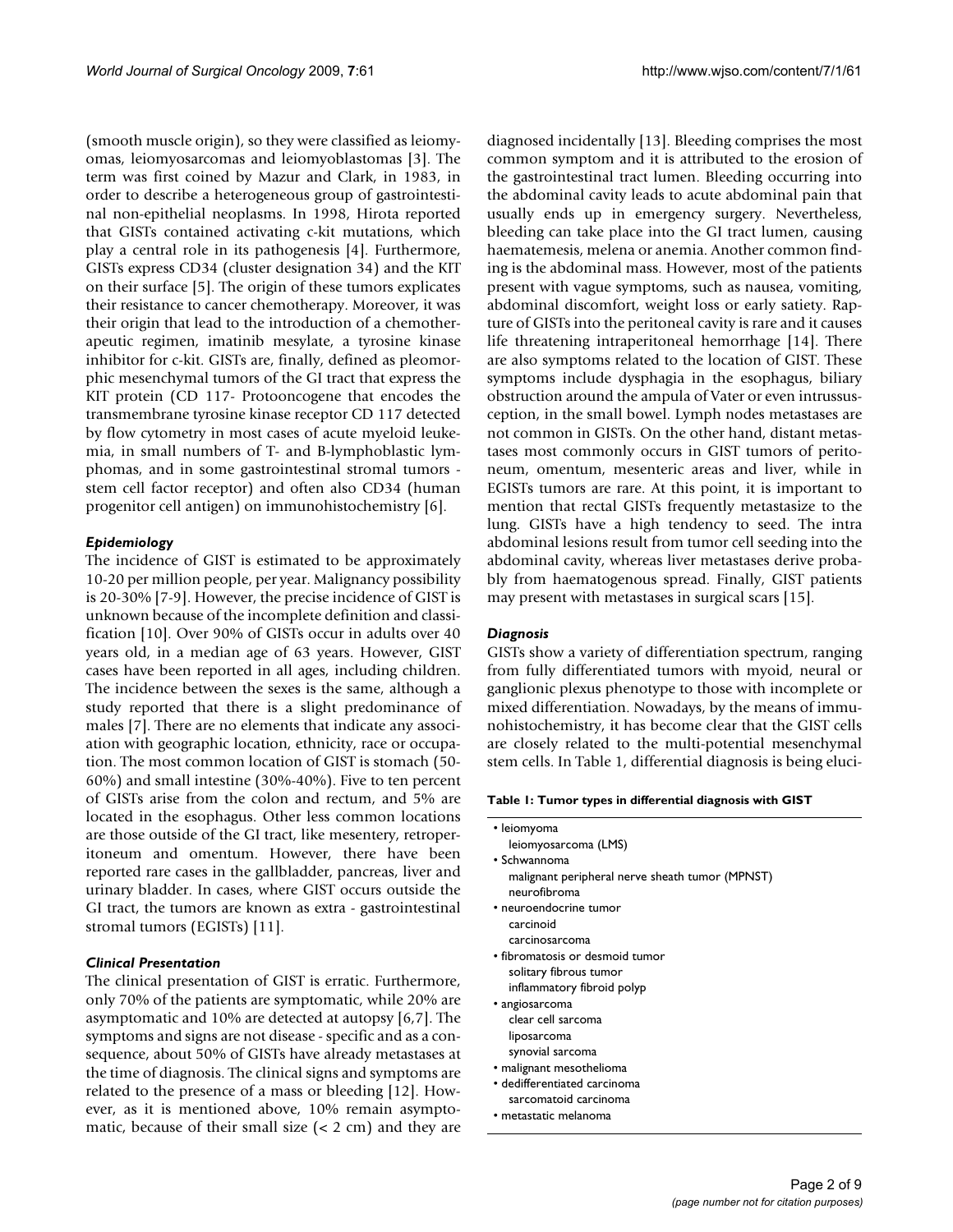dated [16]. GISTs are positive for KIT [17]. Generally, GIST vary greatly in size from a few millimeters to >30 cm, the median size though is between 5 cm and 8 cm. Macroscopically, GIST usually has an exophytic growth and as a result, the intra-operative appearance commonly resembles of a mass, that is attached to the stomach, projecting into the abdominal cavity and displacing all the other organs [18]. Yet, mucosal ulceration is present in 50% cases. Additionally, GISTs are smooth gray and white tumors which are well circumscribed, usually with a pseudo-capsule. Less frequently, a small area of hemorrhage, cystic degeneration and necrosis may be visible [19]. GISTs have many different histological features. Gastric GISTs have a solid or nested form, often with a hyalinized stroma that shows myxoid change. GISTs in the small intestine, though, are more often spindled than epithelioid and may show a paragangliomatous pattern. Another characteristic is the eosinophilic structures, composed of collagen, which are stained brightly with PAS (periodic acid-Schiff stain). Even though, studies on esophageal, colonic and eGISTs are few, colonic and anorectal GISTs are more similar to intestinal than gastric GISTs, while esophageal GISTs resemble to gastric GISTs. Perinuclear vacuolization is a usual finding in gastric GISTs and reinforces the relationship between ICCs (Interstitial cell Cajal) and smooth muscle cells. Conversely, GISTs in the small intestine are more often spindled than epithelioid and may show a paragangliomatous pattern [12]. Diagnosis of GIST is often delayed, due to the vague nature of symptoms, for even 6 months after the onset of the symptoms. [10]. Although, the diagnostic procedure includes several examinations, like barium examination of the GI tract, computer tomography and angiography, none of them can establish the diagnosis. The preoperative percutaneous biopsy should not be used because it is associated with a significant risk of tumor rupture or dissemination [20]. The significance of endoscopic ultra-sound guided fine needle aspiration has been pointed out in several studies and the reported accuracy is 80% - 85% [21]. One recent study [22] suggested that EUS (Endoscopic ultrasound) findings on tumor characteristics, such as size (5 cm), irregular border, extraluminal growth, and heterogeneity can be used to predict malignant potential of GISTs. At this point, it should be emphasized that GISTs always have a malignant potential, although they may appear benign. One other study [23] evaluated pre-operative EUS criteria of 35 subepithelial upper gastrointestinal (UGI) lesions. Twenty six lesions were leiomyomas and 9 were leiomyosarcomas. This study was published in 1997, prior to the recognition of GIST as a distinct pathologic entity. In this study, tumor size (< 4 cm), irregular extraluminal border, echogenic foci and cystic spaces independently predicted malignant lesions. A French study similarly assessed EUS criteria of 56 surgically resected UGI (Upper GastroIntestinal)

lesions and found that irregular extraluminal border, cystic spaces and malignant appearing lymph nodes were predictive of malignant or borderline stromal cell tumors [24]. Although EUS criteria are helpful in identifying GISTs, which should be resected, the key to pre-operatively determining malignant potential lies in cytology, histology, and immunohistochemistry. The development of EUS FNA as well as EUS trucut needle biopsy (TNB) has clearly improved endosonographers ability to diagnose GIST, but whether EUS FNA and EUS TNB can help determine malignant potential of GISTs pre-operatively is still unclear. Mitotic figures can be determined on EUS TNB specimens, but TNB specimens may not represent the entire lesion. There is considerable interest in performing immunohistochemistry on EUS FNA and EUS TNB specimens in attempt to predict malignant potential. For example, an abstract report of 17 patients with resected GISTs demonstrated that c-kit gene mutational analysis, as well as staining for MIB-1 were both predictive of malignant potential [25]. Another study demonstrated that the sensitivity and diagnostic yield of EUS-FNA for the diagnosis of GIST compare favorably with other well-accepted indications of this procedure, such as sampling pancreatic lesions and lymph nodes. More conventional sampling techniques, such as forceps biopsy or EMR, are limited in their clinical utility, given the difficulty of sampling lesions in a subepithelial location and the increased risk for perforation, respectively. In addition, a clear role for EUS-guided Tru-cut biopsy has yet to be defined, given inconsistent results in its ability to provide adequate tissue yield. More studies will have to be performed to further elucidate a well-defined role for these alternative sampling techniques. However, at present, EUS-FNA should be considered the procedure of choice to secure a tissue diagnosis of GIST. In examining features of GIST that are predictive of the ability to obtain adequate tissue yield, increasing size up to 10 cm, round/oval shape, and location in a specific sonographic wall layer were statistically significant in their ability to predict adequate tissue yield. Duodenal location, size  $\geq 10$  cm, irregular shape, and unclear sonographic wall layer were significantly associated with inadequate tissue yield and thus with non-diagnostic cytology samples. Statistical significance was demonstrated for each anatomic factor studied, while none of the biologic or procedural factors were found to be of significance. These findings demonstrate that EUSguided FNA sampling may not necessarily be dependent on the histological composition of the tumor. There was a trend toward intermediate/high risk histological findings in the non-diagnostic group. However, this was likely because size represents 1 of the 2 criteria used in stratifying the malignant risk for GIST (mitotic count being the other), as described by Fletcher et al. [12]. The GISTs are CD117 positive in a percentage of 90% - 95%. Half of cases show cytoplasmic dot like positivity (Golgi pattern).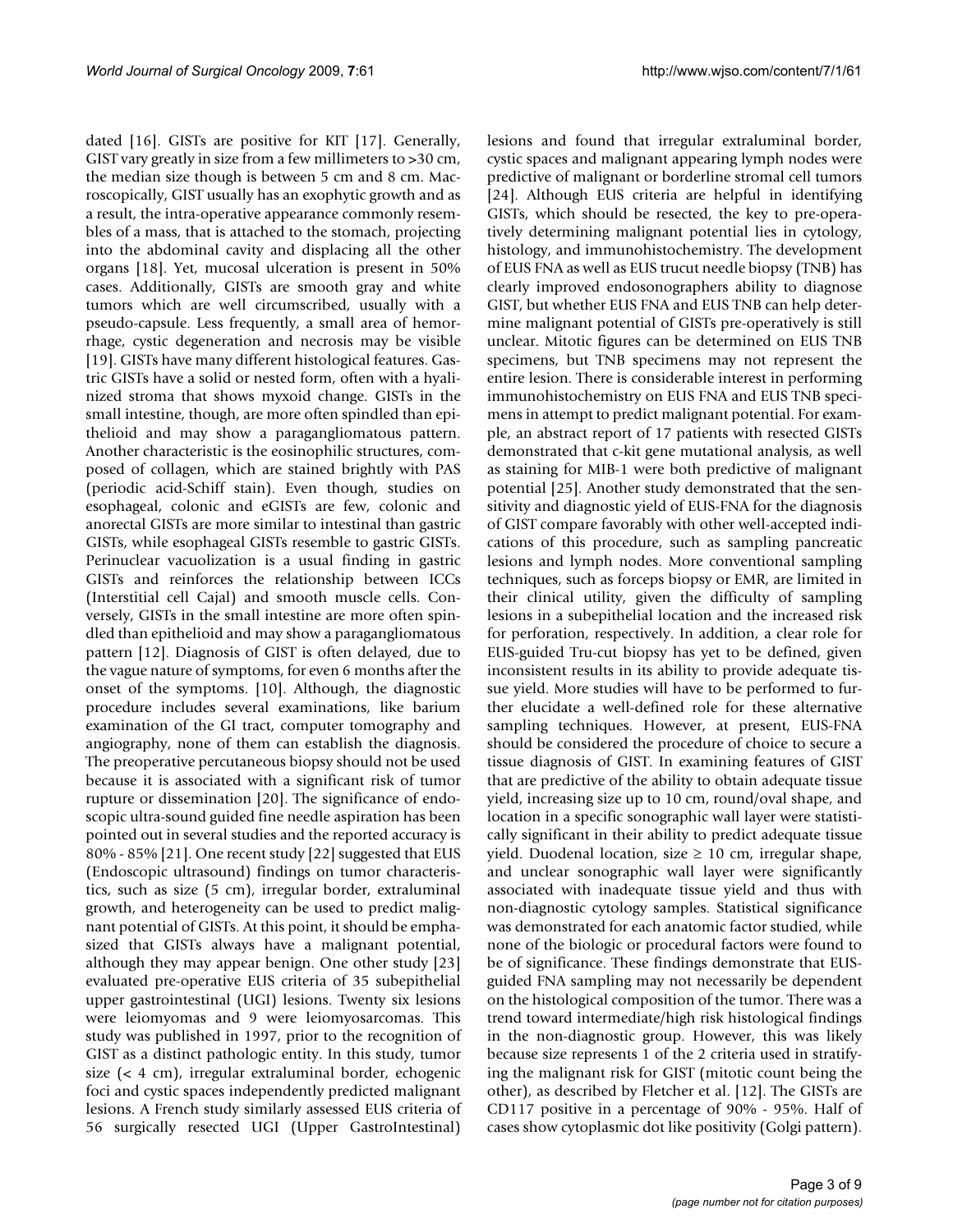Furthermore, dot like KIT immunoassaying is very suggestive of a c-kit mutation, being present in 71% of c-kit mutated GISTs [26].

#### *Prognostic Factors*

GISTs have an uncertain clinical behavior ranging from benign to frankly malignant, making the outcome totally unpredictable. Over the years, many factors have been examined, such as size, histomorphology, immunohistochemistry and molecular genetics. However, it is difficult to predict the malignancy potential. Thus, there is not an accepted staging system for GIST. Multiple parameters have been considered as predictors of malignancy. At present, size and mitotic count appear to be the most useful predictors of the malignant behavior [26]. GISTs always have a malignant potential, even if they appear benign. Tumors <5 cm are usually low-risk, while those >5 cm are malignant. Even though size <5 cm is reassuring, we cannot always predict them as benign, as there is always the chance to metastasize [27]. Furthermore, the mitotic count is a reliable parameter. Mitoses <5 per 50 high power fields (HPF), usually characterizes GISTs as benign. Duodenal stromal tumors is characterized as benign have <2 mitoses per 50 HPF, while the cutoff for ileal GIST is 5 mitoses per 50 HPF. It is important to point out that fifty HPF is the minimum number of HPFs necessary to generate an accurate index of proliferative activity [28]. However, GISTs in stomach, measuring 5-10 cm, usually, have a good prognosis, as long as the mitotic count or Ki67 rate is low. On the other hand, small intestine tumors >5 cm behave in an aggressive way, regardless of the mitotic index. Finally, GISTs occurring anywhere, that measure >10 cm, tend to behave in a malignant way. Many studies [26] have indicated that there are several features, such as sclerosing that are related to a more favorable prognosis, while a hypercellular sarcomatous appearance predicts an aggressive behavior. In gastric tumors, diffuse nuclear atypia, coagulative necrosis and ulceration have been found to be prognostic unfavorable features while nuclear palisading and skeinoid fibers were favorable in a large series by Miettinen et al. [29]. Immunohistochemical markers may be of importance in predicting the malignant behavior of GISTs. Increased expression of cell cycle markers (MIB-I or Ki-67) have been linked to a less favorable prognosis in larger studies [30]. P16 is a tumor suppressor gene that inhibits cell cycling by arresting cells in G1 before entry into the S phase. P16 has been found to be down-regulated in malignant GISTs in some studies [31] but the same down-regulation has been found to be a prognostically favorable variable in other studies [32]. The National Institute of Health (NIH) Workshop, in 2001, suggested that a classification of GISTs in terms of their relative risk of aggressive behavior, rather than as benign or malignant, seems to be necessary. The guidelines recommend classifying GISTs

into risk categories, based on size and mitotic count, emphasizing that no lesion can be definitely labeled as benign. Until recently, only mitoses and size of tumors were considered as highly important prognostic factors when evaluating the risk for metastasis and residual disease in patients with GISTs. The evaluation was based on a consensus approach after a GIST workshop by the National Institute of Health and often called the NIH Risk Stratification Categories. [12] Gastric tumors were later found to have a more favorable outcome than tumors arising from other locations [33] and the guidelines on risk classification have now been updated by Hornick and Fletcher [34] which includes location as an additional factor. Mutations in KIT exon 11 are found to be more common in larger tumors, and the presence of this mutation has been shown to have an adverse prognostic influence [35]. Deletions compared with point mutations in exon 11, have also been found to be a significant unfavorable factor in patients with gastric GISTs [36].

#### *Management of Gist*

#### *Management of localized Gist*

Surgical resection of the local disease is the gold standard therapy. Its goal is complete resection of the disease with avoidance of tumor rupture [37]. Tumor size determines the survival and not the negative microscopic surgical margins [38]. Regional lymph node resection has no value since GIST rarely gives rise to lymph node metastases. However, the tumor size or its location may determine the exact extent of resection [39]. En block resection of the local disease is recommended when GISTs adheres to contiguous organ. GISTs are soft and fragile, so a tumor rupture must be avoided because it is associated with an increased risk for development of peritoneal implants [37]. Complete surgical resection is connected with 48- 65% five year survival [39]. Partial resection must only be performed in case of large tumors, for palliative purposes or the control of symptoms or complications, such as compression of other organs, hemorrhage or even pain [40]. As it is already mentioned, surgery is the preferred management of GISTs, where feasible. However, there is also evidence that laparoscopic approach is effective, with minimal morbidity and no reported mortality [40]. If a laparoscopic resection is contemplated, several factors including patient characteristics, tumor size, location, invasion as well as the surgeon's experience need to be taken under consideration [41,42]. The aim of the laparoscopic surgery is the same, aiming at the complete removal of the tumor, avoiding tumor rupture, as peritoneal seeding affects disease free period [43,44].

#### *Management of advanced GIST (metastatic and recurrent)*

Standard treatment for primary gastrointestinal stromal tumor (GIST) is complete surgical resection, with the aim to obtain negative microscopic margins over the organ of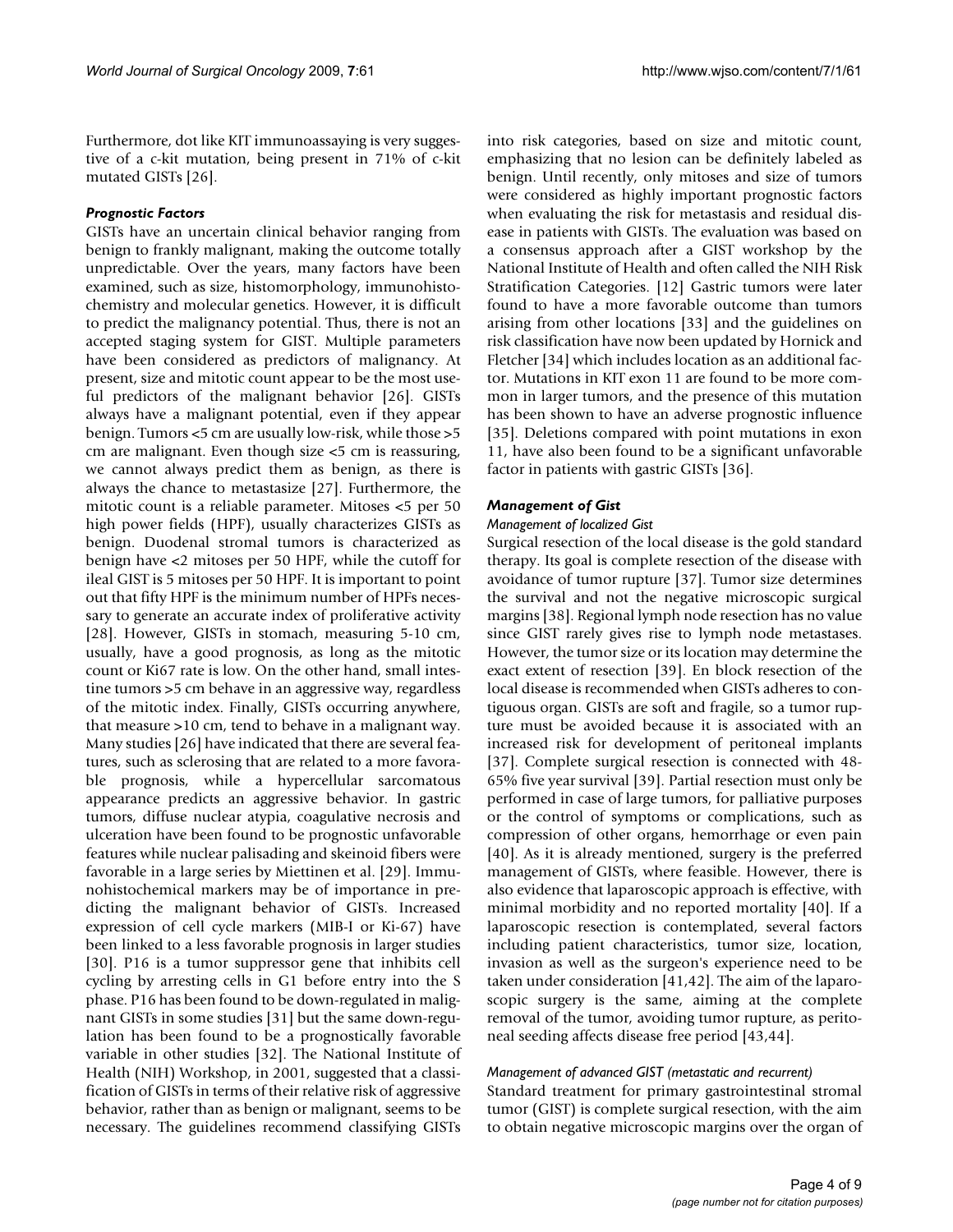origin [40]. In some cases, because of the anatomic site or the tumor size, complete resection is either not feasible or possible only through extensive procedures with expected major functional morbidity. Imatinib mesylate is a very active agent for tumor control in advanced and metastatic GIST [37]. GISTs have a high risk of metastatic relapse. The usual site of recurrence is the liver (65%), the peritoneal surface (50%) and both (20%). GIST's response to conventional chemotherapy is very poor (<10%), while radiotherapy is only used for analgesic purposes or in cases of intra peritoneal hemorrhage [26]. GISTs may show poor response to chemotherapy, but not to imatinib mesylate, also known as STI571 [11,45] which was found to act as a powerful selective inhibitor of tyrosine kinases of PDGFR and of c-kit receptor. Imatinib was initially designed as a PDGFR inhibitor and its efficacy as a tyrosine kinase was assessed in chronic myeloid leukemia [46]. The use of Imatinib mesylate in recurrent or metastatic, resectable or not GIST in prospective trial has shown response in 50% patients, and in approximately 75-85% patients have at least stable disease. The 2-year survival after Imatinib therapy is approximately 70% and 50% of the patients showed no progression of the disease [2]. Imatinib interruption after 1 year is associated with a high risk of relapse, even for patients in complete remission [47]. The treatment should continue until progression, intolerance or patient refusal. The treatment is usually well tolerated, but includes mild to moderate adverse effects such as edema (usually periorbital) [48], nausea, muscle cramps, diarrhea, headache, dermatitis, fatigue, vitiligo [49], hypothyroidism [50], cutaneous pigmentation [51] and abdominal pain. In patients with large bulky tumors, serious adverse events may include gastrointestinal, intraabdominal hemorrhages [52], cardiotoxicity [53] and serosal inflammation [54]. Other observed effects comprise neutropenia, leukopenia and abnormal liver function [55]. The ideal dose of Imatinib is not determined, but the current data show no added benefit with doses greater than 400 mg/day. All studies [44] on the dosage of Imatinib suggest that doses of 400-800 mg/day are safe, efficacious and patients tolerate it well. Imatinib was approved by the FDA for treatment of unresectable and metastatic GISTs on 1 February, 2002. Higher dosage is associated with symptoms of toxicity [46]. The common side effects of the drug consist of edema, rash, nausea, diarrhea, myalgia, fatigue, headache, and abdominal pain [56]. Recent study has confirmed that stopping of Imatinib is associated with an increased risk of disease progression but it is not known whether the discontinuation of Imatinib followed by reintroduction when the disease progresses is associated with a reduction in the survival [57]. Even though, Imatinib is a revolution for the management of GIST, it is not appropriate for all the cases of GIST. Even if it is rare, resistance to Imatinib has been reported [2,7,26]. There are patients, who do not

respond to treatment with Imatinib or present an aggravation within 6 months during such treatment. These patients have primary resistance and usually have tumors with KIT exon 9 mutation or a non detectable kinase mutation [28]. Primary resistance to Imatinib is rare and affects only 15% of patients [39]. There is, also, another group of patients who has progression of tumor after at least 6 months of measurable response to Imatinib [55] and we used to say that they have a secondary resistance to Imatinib. Half of the patients, who initially respond, become resistant by 2 years after Imatinib initiation [57]. The common mechanism of acquired resistance is secondary kit mutation. Resistant lesions appear on imaging studies as a growing nodule in the pre-existing tumor. Primary and secondary resistance to Imatinib is also becoming a major clinical problem in the treatment of this disease. Therefore, new drugs that can be served as alternative therapies in Imatinib-resistant patients with GIST or that can be used in combination with Imatinib are needed [2]. The first clinical studies demonstrate that Imatinib is the first effective treatment for non resectable or metastatic GIST [56]. However, long-term results have not been extracted yet, because of the short time of use. It is obvious that further clinical studies must be designed [58-60].

#### *Drugs for GISTs*

The use of Imatinib as an adjuvant therapy after complete primary GIST resection is under evaluation. The American College of Surgeons Oncology Group (ACOSOG) has conducted a prospective trial to patients after complete resection of the tumor [42]. The dose of Imatinib was 400 mg/day for 12 months [26]. The data from this study showed promising results, since Imatinib [2] is well tolerated in the adjuvant setting. However, other trials [2,28], administering Imatinib and placebo as adjuvant therapy, showed no difference in the overall survival between the two groups. At present, the use of Imatinib in an adjuvant setting should be considered experimental and physicians should be encouraged to enroll patients in clinical trials. While tyrosine kinase inhibitors have improved survival in advanced GISTs, complete response is rare. Furthermore, it is now clear that the majority of patients who initially benefit from tyrosine kinase inhibitors eventually become resistant, with a median time to progression on Imatinib mesylate of 2 years. Responses to Imatinib GIST patients depend on the presence and genomic location of KIT mutations [1]. Furthermore, the use of Imatinib neoadjuvant therapy with or without an adjuvant treatment might help in controlling micrometastatic disease, since GIST tend to spread. The duration and dose of Imatinib in the neoadjuvant setting are yet undecided, however, less than 5% patients have complete clinical response to Imatinib. In patients who develop focal resistance, with some tumors progressing on Imatinib and others remaining sta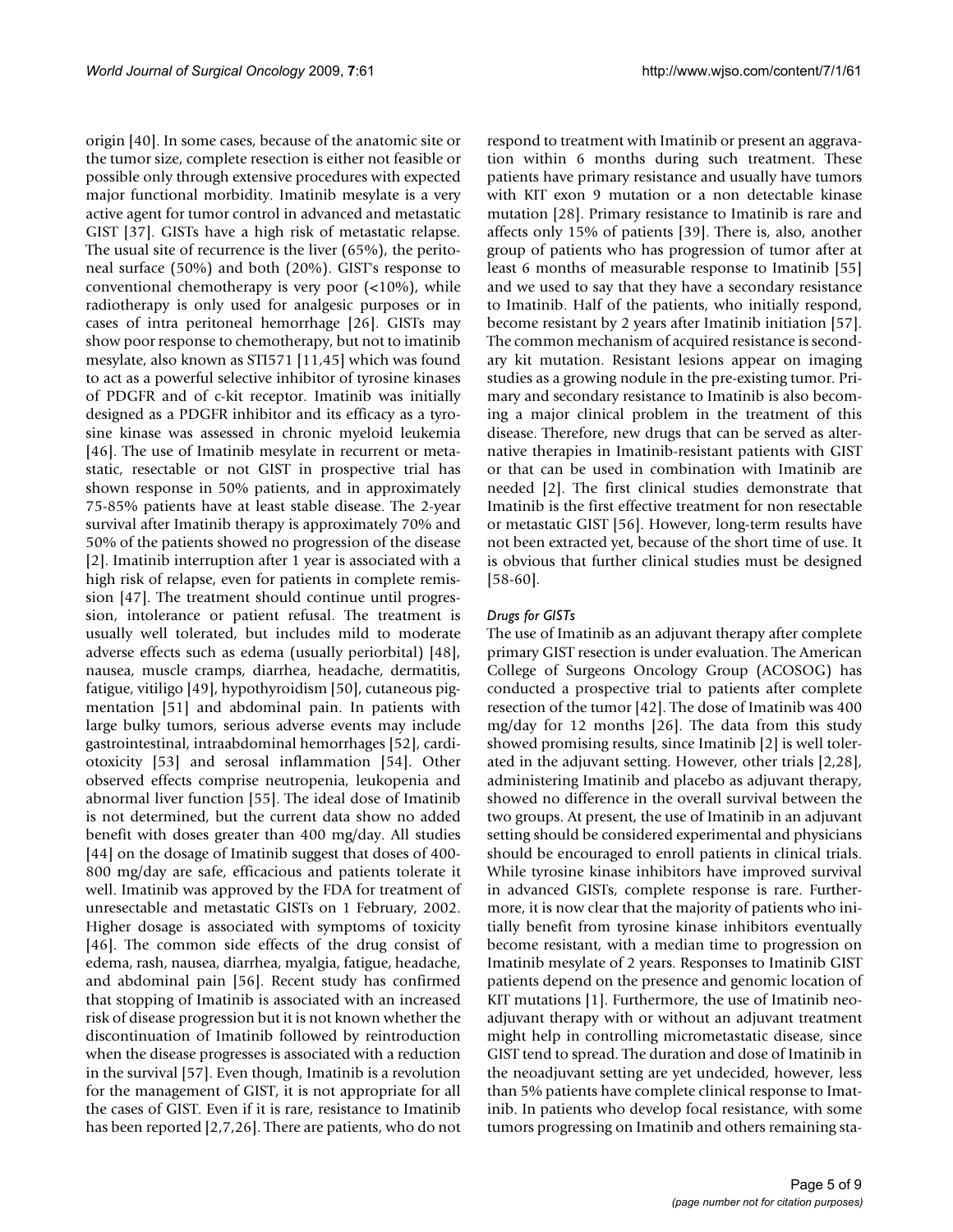ble [26], surgery can be considered for the progressive disease component. By resecting clones of disease that have acquired drug resistance, surgical debulking may prolong survival in patients with metastatic disease, as long as the remaining disease remains drug responsive [60]. In conclusion, the histological response to Imatinib is varied and does not correlate well with the clinical response. The clinical outcome in stable or partial responsive GIST patients does not seem to be influenced by either the duration of the Imatinib treatment, the histological response, or the size of the tumor. Second-site KIT mutations are rare in GISTs response to Imatinib, compared with Imatinib-resistant tumors, which harbor KIT kinase domain mutations in half of the cases. Chronic inhibition of KIT signaling by imatinib may induce tumor cells transdifferentiation into a smooth muscle phenotype, in a subset of cases, as suggested by the ultrastructural findings and microarray studies. Lastly, it is speculated that the presence of p53 gene alterations in GIST does not seem to affect clinical and histological response to imatinib [1].

The therapeutic effect of several compounds other than kinase inhibitors have been examined in models of GISTs. Rossi et al. [61] used knock-in mice with a *Kit* gain offunction mutation in the JM domain (Organoplatinum compound possessing antineoplastic activity) [62]. KITpositive and imatinib-sensitive GISTs spontaneously developed in the knock-in mice. They administered an inhibitor of mTOR, RAD001 (everolimus), to the knockin mice. Mammalian target of rapamycin (mTOR) regulates the translational response by phosphorylating components of the protein synthesis machinery. RAD001 did not induce apoptosis but near-complete arrest of cell-cycle progression in the imatinib-sensitive GISTs. Since phosphorylation of mTOR depends on KIT signaling in the imatinib-sensitive GISTs, RAD001 did not show any synergistic effect with imatinib in this setting. In contrast, RAD001 might be effective in imatinib-resistant GISTs [61]. Heat shock protein 90 (HSP90) protects KIT from proteasome-mediated degradation. Bauer et al [63] examined the effect of an HSP90 inhibitor (17-allylamino-18 demethoxy-geldanamycin, 17-AAG) on KIT-expressing and imatinib-sensitive, KIT-expressing but imatinib-resistant and KIT-non-expressing and imatinib-resistant human GIST cell lines. The proliferation of the KITexpressing and imatinib-sensitive and KIT-expressing but imatinib-resistant cell lines was inhibited by 17-AAG, but that of the KIT-non-expressing and imatinib-resistant cell line was not. These results indicated that the expression of KIT is essential for the therapeutic effect of 17-AAG. Flavopiridol is a transcriptional repressor of numerous genes, including *Kit*. Sambol et al. 97 examined the effect of fl avopiridol on a KIT-expressing but imatinib resistant human GIST cell line. The flavopiridol treatment caused apoptosis of the target cells. These three compounds,

RAD001, 17-AAG and flavopiridol, or their derivatives might be useful for treatment of imatinib-resistant GISTs. IGF1R is amplified and over-expressed in the majority of GISTs that lack c-KIT or PDGFR $\alpha$  mutations. More importantly, it has been shown, by a recent study that imatinibsensitive and -resistant GIST cells respond equally well to a small molecular inhibitor of IGF1R, suggesting an alternative and/or complementary therapeutic regimen in the clinical management of GIST, especially in tumors that respond less favorably to imatinib-based therapy, including pediatric cases. These findings are particularly exciting given the number of agents targeting IGF1R that are currently being tested in clinical trials. It is feasible in the near future to initiate clinical trials by using IGF1R-targeted therapies for imatinib-refractory GIST patients, initially focusing on adult and pediatric GIST patients [64].

#### *Survival and Follow up*

During the period of time that Imatinib did not been used for GIST therapy, the 5 year survival after the surgical resection was only 40-75%. The median survival of recurrent GIST after resection was 15 months in the pre-Imatinib era [60]. The prognosis of low risk GIST after complete resection was excellent, but the prognosis of high risk GIST was low and the rate of recurrence with 5 year survival ranged from 0% to 30%. However, after the introduction of molecular targeted therapy, Imatinib, there is a major improvement in the survival [65].

GISTs have an unpredictable behavior and a long term follow up is essential for all patients, independent of their benign or malignant characteristics. As the majority of those GISTs tends to recur within the first 3-5 years, intense follow up is required during this period [60]. According to the National Comprehensive Cancer Network guidelines, contrast CT (Computed Tomography Scan) of the abdomen and pelvis is recommended every 3-6 months for 3-5 years and then yearly. According to Novitsky et al. most of the recurrence occurs during the first 2 years after surgical resection [7]. They follow-up the patient with physical examination every 3-4 months for 2 years, then every 6 months for the next 2 years, then yearly. Chest X-ray and abdominal CT scan and blood test were obtained yearly [26]. Flexible upper endoscopy is performed at 6 months and 1-year postoperatively and then annually for 2 years. PET (positron emission tomography) scanning of abdomen, MR (Magnetic Resonance) imaging, or chest CT scan is done if abnormalities are found in any of the surveillance studies [28].

### **Conclusion**

Gastrointestinal stromal tumors (GISTs) are the most common mesenchymal tumors of the GI system. In most cases, GISTs are characterized by gain-of-function mutations in the *KIT* proto-oncogene, most commonly involv-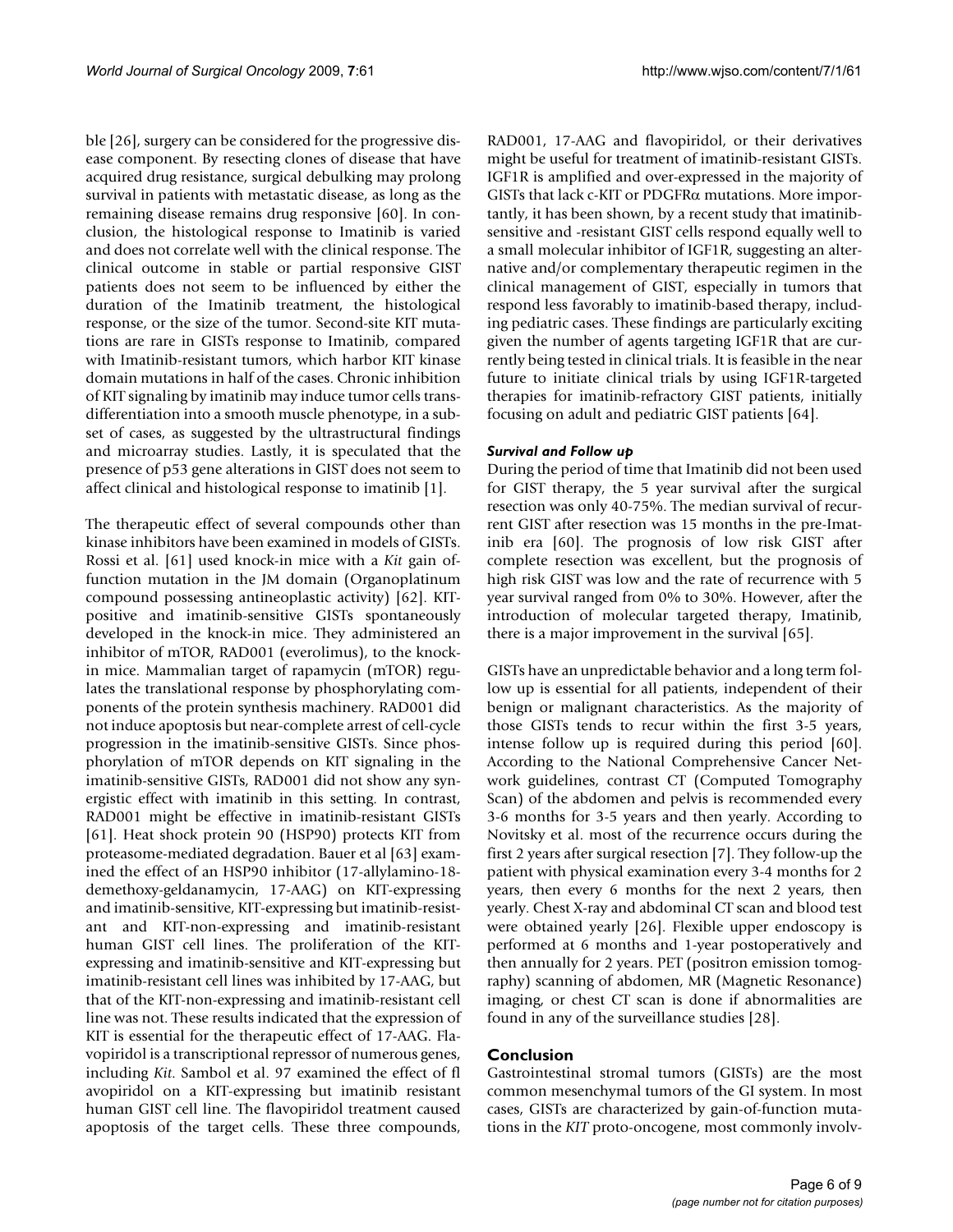ing exon 11, less frequently involving exon 9, and rarely involving exons 13 or 17 [66]. In GISTs without *KIT* mutations, gain-of-function mutations may occur in the platelet-derived growth factor receptor  $\alpha$  (PDGFR $\alpha$ ) gene, thereby providing an alternative oncogenic mechanism [67] GISTs' incidence, although rare, is on the rise, because of the improved diagnostic modalities, which offer accuracy [2]. The treatment of choice for primary GISTs remains complete surgical resection [20]. Imatinib mesylate is an oral tyrosine kinase inhibitor that has dramatically changed GIST therapy. This drug inhibits the KIT and PDGFR $\alpha$  tyrosine kinases as well as other members of the type III group of tyrosine kinases [68,69]. However, after the introduction of molecular targeted therapy with Imatinib, treatment of metastatic or recurrent GISTs is more effective and the survival rate has improved impressively [26]. Gastric GISTs are more common than small bowel GISTs. Patients with malignant gastric GISTs have a significantly better prognosis than patients with malignant small bowel GISTs. A statistically significant correlation was found between age and malignant potential of the GIST, by a recent study [70]. Though, the treatment of primary GIST is complete gross surgical resection, it is reasonable to consider to administer Imatinib mesylate as a preoperative therapy in localized bulky tumors, given its expected high response rate, as shown in a metastatic setting [5]. Surgical resection remains the mainstay of treatment. A formal indication to primary Imatinib in all cases of localized unresectable GIST had already been provided and it is consistently proposed by all available guidelines. Nevertheless the resectability of a tumor is hard to standardize and often considered surgeon dependent. It would, therefore, be rather difficult to list criteria universally acceptable for unresectable disease in order to provide formal indications to a preoperative treatment [71]. Figure 1 describes GIST treatment in revision. It is well known that the major predictive factor for tumor response to IM (Imatinib mesylate) therapy is mutational status. Ideally, it should be taken into account to select the patients who are more likely to benefit from the preoperative treatment. Nevertheless it may be difficult to assess at the decision time point. Moreover, tumor shrinkage could be observed even in cases with less favorable KIT/PDGFR $\alpha$  mutational status, with an overall median tumor reduction of 34%. Given the limited sample size, the extent of tumor shrinkage could not be correlated either to mutational status or to other clinical features, such as tumor site, initial tumor size, imatinib duration, and extent of pathologic response. In light of these results the presence of a less sensitive mutation like Exon 9 or of a wild-type  $KIT/PDGFR\alpha$  mutational status should not be considered per se a contraindication to a preoperative treatment, the only exception being those point mutations with known complete resistance (i.e. D842V in Exon 18 on PDGR $\alpha$  gene). The only precaution



is to strictly monitor the response, by early PET/TAC reevaluation [72].

#### **Competing interests**

The authors declare that they have no competing interests.

#### **Authors' contributions**

MSt: search of the literature, partial English editing. ED: editing and correction. CS: editorship of the manuscript. PS: search of the literature. EP: editing. GL: histology consulting. MSa: final editing and corrections.

#### **References**

1. Agaram NP, Besmer P, Wong CC, Guo Tianhua, Socci ND, Maki RG, De Santis D, Brennan MF, Singer S, De Matteo RP, Antonescu CR: **Pathologic and Molecular Heterogeneity in Imatinib-Stable [or Imatinib-Responsive Gastrointestinal Stromal Tumors.](http://www.ncbi.nlm.nih.gov/entrez/query.fcgi?cmd=Retrieve&db=PubMed&dopt=Abstract&list_uids=17200352)** *Clin Cancer Res* 2007, **13(1):**170-181.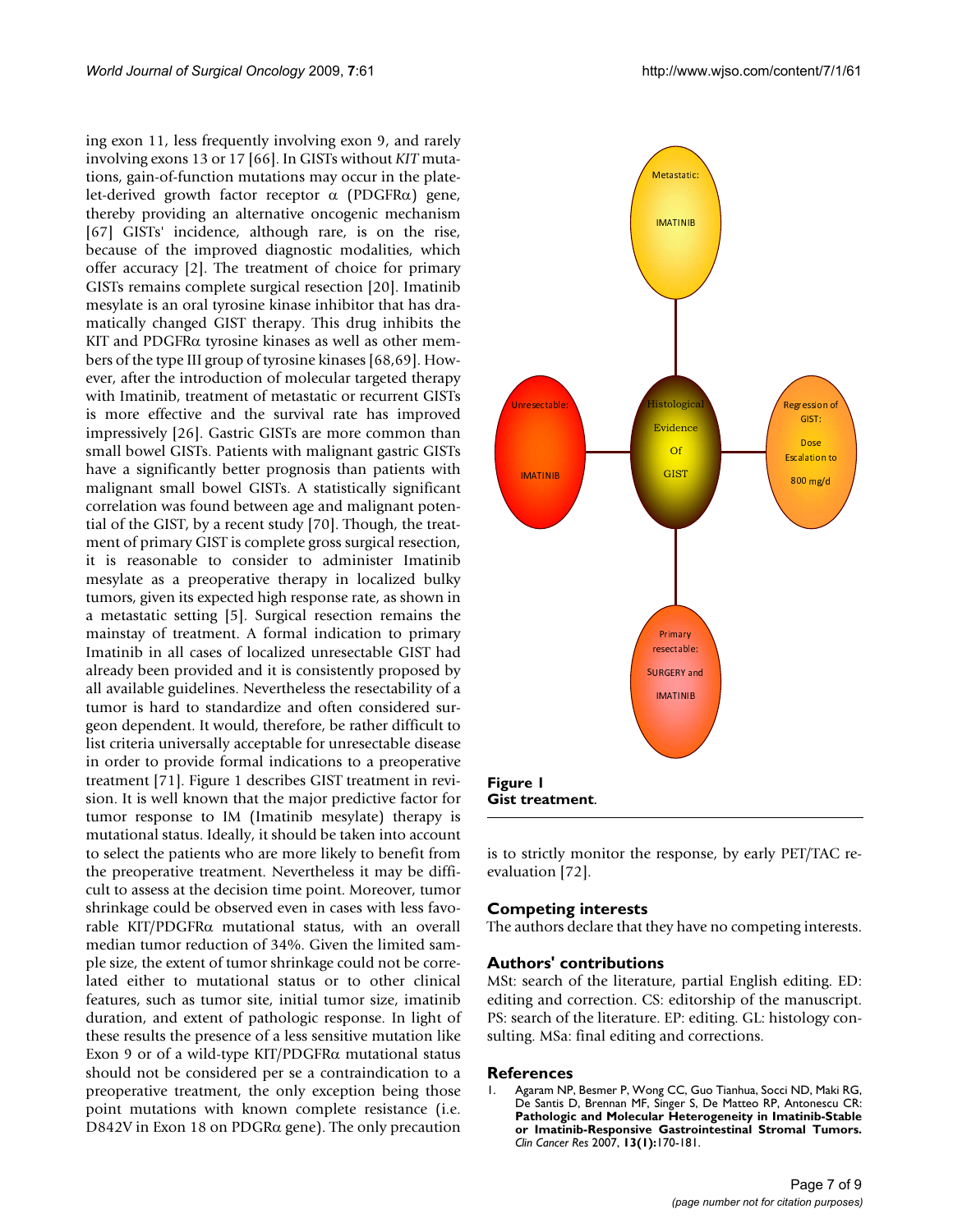- 2. Joensuu H: **Gastrointestinal stromal tumor (GIST).** *Annals of Oncology* 2006, **17(10):**280-286.
- 3. Mazur MT, Clark HB: **[Gastric stromal tumors: Reappraisal of](http://www.ncbi.nlm.nih.gov/entrez/query.fcgi?cmd=Retrieve&db=PubMed&dopt=Abstract&list_uids=6625048) [histogenesis.](http://www.ncbi.nlm.nih.gov/entrez/query.fcgi?cmd=Retrieve&db=PubMed&dopt=Abstract&list_uids=6625048)** *Am J Surg Pathol* 1983, **7:**507-519.
- 4. Hirota S, Isozaki K, Moriyama Y, Hashimoto K, Nishida T, Ishiguro S, Kawano K, Hanada M, Kurata A, Takeda M, Muhammad Tunio G, Matsuzawa Y, Kanakura Y, Shinomura Y, Kitamura Y: **[Gain-of-func](http://www.ncbi.nlm.nih.gov/entrez/query.fcgi?cmd=Retrieve&db=PubMed&dopt=Abstract&list_uids=9438854)[tion mutations of c-kit in human gastrointestinal stromal](http://www.ncbi.nlm.nih.gov/entrez/query.fcgi?cmd=Retrieve&db=PubMed&dopt=Abstract&list_uids=9438854) [tumors.](http://www.ncbi.nlm.nih.gov/entrez/query.fcgi?cmd=Retrieve&db=PubMed&dopt=Abstract&list_uids=9438854)** *Science* 1998, **279:**577-580.
- 5. Andtbacka RH, Ng CS, Scaife CL, Cormier JN, Hunt KK, Pisters PW, Pollock RE, Benjamin RS, Burgess MA, Chen LL, Trent J, Patel SR, Raymond K, Feig BW: **Surgical resection of gastrointestinal stromal tumor after treatment with imatinib.** *Ann Surg Oncol* 2006, **14:**14-24.
- 6. Heinrich MC, Corless CL, Duensing A, McGreevey L, Chen CJ, Joseph N, Singer S, Griffith DJ, Haley A, Town A, Demetri GD, Fletcher CD, Fletcher JA: **[PDGFRA activating mutations in gastrointestinal](http://www.ncbi.nlm.nih.gov/entrez/query.fcgi?cmd=Retrieve&db=PubMed&dopt=Abstract&list_uids=12522257) [stromal tumors.](http://www.ncbi.nlm.nih.gov/entrez/query.fcgi?cmd=Retrieve&db=PubMed&dopt=Abstract&list_uids=12522257)** *Science* 2003, **299:**708-710.
- 7. Kim KM, Kang DW, Moon WS, Park JB, Park CK, Sohn JH, Jeong JS, Cho MY, Jin SY, Choi JS, Kang DY: **[Gastrointestinal Stromal](http://www.ncbi.nlm.nih.gov/entrez/query.fcgi?cmd=Retrieve&db=PubMed&dopt=Abstract&list_uids=16361808) [Tumor Committee; The Korean Gastrointestinal Pathology](http://www.ncbi.nlm.nih.gov/entrez/query.fcgi?cmd=Retrieve&db=PubMed&dopt=Abstract&list_uids=16361808) Study Group. Gastrointestinal Stromal Tumors in Koreans: Incidence and the Clinical, Pathologic and Immunohisto[chemical Findings.](http://www.ncbi.nlm.nih.gov/entrez/query.fcgi?cmd=Retrieve&db=PubMed&dopt=Abstract&list_uids=16361808)** *J Korean Med Sci* 2005, **20:**977-984.
- 8. Tryggvason G, Gislason HG, Magnusson MK, Jónasson JG: **[Gastroin](http://www.ncbi.nlm.nih.gov/entrez/query.fcgi?cmd=Retrieve&db=PubMed&dopt=Abstract&list_uids=15900576)[testinal stromal tumors in Iceland, 1990-2003: The Icelandic](http://www.ncbi.nlm.nih.gov/entrez/query.fcgi?cmd=Retrieve&db=PubMed&dopt=Abstract&list_uids=15900576) GIST study, a population-based incidence and pathologic [risk stratification study.](http://www.ncbi.nlm.nih.gov/entrez/query.fcgi?cmd=Retrieve&db=PubMed&dopt=Abstract&list_uids=15900576)** *Int J Cancer* 2005, **117:**289-293.
- 9. Goettsch WG, Bos SD, Breekveldt-Postma N, Casparie M, Herings RM, Hogendoorn PC: **[Incidence of gastrointestinal stromal](http://www.ncbi.nlm.nih.gov/entrez/query.fcgi?cmd=Retrieve&db=PubMed&dopt=Abstract&list_uids=16293410) [tumours is underestimated: Results of a nation-wide study.](http://www.ncbi.nlm.nih.gov/entrez/query.fcgi?cmd=Retrieve&db=PubMed&dopt=Abstract&list_uids=16293410)** *Eur J Cancer* 2005, **41:**2868-2872.
- 10. Tran T, Davila JA, El-Serag HB: **[The epidemiology of malignant](http://www.ncbi.nlm.nih.gov/entrez/query.fcgi?cmd=Retrieve&db=PubMed&dopt=Abstract&list_uids=15654796) [gastrointestinal stromal tumors: an analysis of 1458 cases](http://www.ncbi.nlm.nih.gov/entrez/query.fcgi?cmd=Retrieve&db=PubMed&dopt=Abstract&list_uids=15654796) [from 1992 to 2000.](http://www.ncbi.nlm.nih.gov/entrez/query.fcgi?cmd=Retrieve&db=PubMed&dopt=Abstract&list_uids=15654796)** *Am J Gastroenterol* 2005, **100:**162-168.
- 11. Miettinen M, Lasota J: **[Gastrointestinal stromal tumors defini](http://www.ncbi.nlm.nih.gov/entrez/query.fcgi?cmd=Retrieve&db=PubMed&dopt=Abstract&list_uids=11213830)[tion, clinical, histological, immunohistochemical, and molec](http://www.ncbi.nlm.nih.gov/entrez/query.fcgi?cmd=Retrieve&db=PubMed&dopt=Abstract&list_uids=11213830)[ular genetic features and differential diagnosis.](http://www.ncbi.nlm.nih.gov/entrez/query.fcgi?cmd=Retrieve&db=PubMed&dopt=Abstract&list_uids=11213830)** *Virchows Archiv* 2001, **438:**1-12.
- Fletcher CD, Berman JJ, Corless C, Gorstein F, Lasota J, Longley BJ, Miettinen M, O'Leary TJ, Remotti H, Rubin BP, Shmookler B, Sobin LH, Weiss SW: **[Diagnosis of gastrointestinal stromal tumors:](http://www.ncbi.nlm.nih.gov/entrez/query.fcgi?cmd=Retrieve&db=PubMed&dopt=Abstract&list_uids=12094370) [A consensus approach.](http://www.ncbi.nlm.nih.gov/entrez/query.fcgi?cmd=Retrieve&db=PubMed&dopt=Abstract&list_uids=12094370)** *Hum Pathol* 2002, **33:**459-465.
- 13. Nilsson BP, Bumming P, Meis-Kindblom JM, Odén A, Dortok A, Gustavsson B, Sablinska K, Kindblom LG: **[Gastrointestinal stromal](http://www.ncbi.nlm.nih.gov/entrez/query.fcgi?cmd=Retrieve&db=PubMed&dopt=Abstract&list_uids=15648083) [tumors: The incidence, prevalence, clinical course, and prog](http://www.ncbi.nlm.nih.gov/entrez/query.fcgi?cmd=Retrieve&db=PubMed&dopt=Abstract&list_uids=15648083)[nostication in the preimatinib mesylate era.](http://www.ncbi.nlm.nih.gov/entrez/query.fcgi?cmd=Retrieve&db=PubMed&dopt=Abstract&list_uids=15648083)** *Cancer* 2005, **103:**821-829.
- 14. Motegi A, Sakurai S, Nakayama H, Sano T, Oyama T, Nakajima T: **[PKC theta, a novel immunohistochemical marker for gas](http://www.ncbi.nlm.nih.gov/entrez/query.fcgi?cmd=Retrieve&db=PubMed&dopt=Abstract&list_uids=15743318)trointestinal stromal tumors (GIST), especially useful for [identifying KIT-negative tumors.](http://www.ncbi.nlm.nih.gov/entrez/query.fcgi?cmd=Retrieve&db=PubMed&dopt=Abstract&list_uids=15743318)** *Pathol Int* 2005, **55:**106-112.
- 15. Corless CL, Fletcher JA, Heinrich MC: **[Biology of gastrointestinal](http://www.ncbi.nlm.nih.gov/entrez/query.fcgi?cmd=Retrieve&db=PubMed&dopt=Abstract&list_uids=15365079) [stromal tumors.](http://www.ncbi.nlm.nih.gov/entrez/query.fcgi?cmd=Retrieve&db=PubMed&dopt=Abstract&list_uids=15365079)** *J Clin Oncol* 2004, **22:**3813-3825.
- 16. Yan BM, Kaplan GG, Urbanski S, Nash CL, Beck PL: **[Epidemiology](http://www.ncbi.nlm.nih.gov/entrez/query.fcgi?cmd=Retrieve&db=PubMed&dopt=Abstract&list_uids=18573781) [of gastrointestinal stromal tumors in a defined Canadian](http://www.ncbi.nlm.nih.gov/entrez/query.fcgi?cmd=Retrieve&db=PubMed&dopt=Abstract&list_uids=18573781) [Health Region: a population-based study.](http://www.ncbi.nlm.nih.gov/entrez/query.fcgi?cmd=Retrieve&db=PubMed&dopt=Abstract&list_uids=18573781)** *Int J Surg Pathol* 2008, **16:**241-250.
- 17. Corless CL, Schroeder A, Griffith D, Town A, McGreevey L, Harrell P, Shiraga S, Bainbridge T, Morich J, Heinrich MC: **[PDGFRA Muta](http://www.ncbi.nlm.nih.gov/entrez/query.fcgi?cmd=Retrieve&db=PubMed&dopt=Abstract&list_uids=15928335)[tions in Gastrointestinal Stromal Tumors: Frequency, Spec](http://www.ncbi.nlm.nih.gov/entrez/query.fcgi?cmd=Retrieve&db=PubMed&dopt=Abstract&list_uids=15928335)[trum and In Vitro Sensitivity to Imatinib.](http://www.ncbi.nlm.nih.gov/entrez/query.fcgi?cmd=Retrieve&db=PubMed&dopt=Abstract&list_uids=15928335)** *J Clin Oncol* 2005, **23:**5357-5364.
- Rubin BP, Antonescu CR, Scott-Browne JP, Comstock ML, Gu Y, Tanas MR, Ware CB, Woodell J: **[A knock-in mouse model of gas](http://www.ncbi.nlm.nih.gov/entrez/query.fcgi?cmd=Retrieve&db=PubMed&dopt=Abstract&list_uids=16061643)[trointestinal stromal tumor harboring kit K641E.](http://www.ncbi.nlm.nih.gov/entrez/query.fcgi?cmd=Retrieve&db=PubMed&dopt=Abstract&list_uids=16061643)** *Cancer Res* 2005, **65:**6631-6639.
- 19. Akahoshi K, Sumida Y, Matsui N, Masafumi O, Akinaga R, Kubokawa M, Motomura Y, Honda K, Watanabe M, Nagaie T: **[Preoperative](http://www.ncbi.nlm.nih.gov/entrez/query.fcgi?cmd=Retrieve&db=PubMed&dopt=Abstract&list_uids=17465451) [diagnosis of gastrointestinal stromal tumor by endoscopic](http://www.ncbi.nlm.nih.gov/entrez/query.fcgi?cmd=Retrieve&db=PubMed&dopt=Abstract&list_uids=17465451) [ultrasound - guided fine needle aspiration.](http://www.ncbi.nlm.nih.gov/entrez/query.fcgi?cmd=Retrieve&db=PubMed&dopt=Abstract&list_uids=17465451)** *World J Gastroenterol* 2007, **13(14):**2077-2082.
- 20. Jamali F, Darwiche S, El-Kinge N, Tawil A, Sowed A: **Disease progression following Imatinib failure in gastrointestinal stromal tumors: Role of surgical therapy.** *The Ongologist* 2007, **12:**438-442.
- 21. DeMatteo RP, Lewis JJ, Leung D, Mudan SS, Woodruff JM, Brennan MF: **[Two hundred gastrointestinal stromal tumors: Recur](http://www.ncbi.nlm.nih.gov/entrez/query.fcgi?cmd=Retrieve&db=PubMed&dopt=Abstract&list_uids=10636102)[rence patterns and prognostic factors for survival.](http://www.ncbi.nlm.nih.gov/entrez/query.fcgi?cmd=Retrieve&db=PubMed&dopt=Abstract&list_uids=10636102)** *Ann Surg* 2000, **231:**51-58.
- 22. Shah P, Gao F, Edmundowicz SA, Azar RR, Early DS: **[Predicting](http://www.ncbi.nlm.nih.gov/entrez/query.fcgi?cmd=Retrieve&db=PubMed&dopt=Abstract&list_uids=18758957) [Malignant Potential of Gastrointestinal Stromal Tumors](http://www.ncbi.nlm.nih.gov/entrez/query.fcgi?cmd=Retrieve&db=PubMed&dopt=Abstract&list_uids=18758957) [Using Endoscopic Ultrasound.](http://www.ncbi.nlm.nih.gov/entrez/query.fcgi?cmd=Retrieve&db=PubMed&dopt=Abstract&list_uids=18758957)** *Dig Dis Sci* 2009, **54:**1265-1269.
- 23. Chak A, Canto MI, Rösch T, Dittler HJ, Hawes RH, Tio TL, Lightdale CJ, Boyce HW, Scheiman J, Carpenter SL, Van Dam J, Kochman ML, Sivak MV Jr: **[Endosonographic differentiation of benign and](http://www.ncbi.nlm.nih.gov/entrez/query.fcgi?cmd=Retrieve&db=PubMed&dopt=Abstract&list_uids=9199902) [malignant stromal cell tumors.](http://www.ncbi.nlm.nih.gov/entrez/query.fcgi?cmd=Retrieve&db=PubMed&dopt=Abstract&list_uids=9199902)** *Gastrointest Endosc* 1997, **45:**468-473.
- 24. Palazzo L, Landi B, Cellier C, Cuillerier E, Roseau G, Barbier JP: **[Endosonographic features predictive of benign and malig](http://www.ncbi.nlm.nih.gov/entrez/query.fcgi?cmd=Retrieve&db=PubMed&dopt=Abstract&list_uids=10601061)[nant gastrointestinal stromal cell tumours.](http://www.ncbi.nlm.nih.gov/entrez/query.fcgi?cmd=Retrieve&db=PubMed&dopt=Abstract&list_uids=10601061)** *Gut* 2000, **46:**88-92.
- 25. Kinoshita K, Isozaki K, Tsutsui S, Kitamura S, Hiraoka S, Watabe K, Nakahara M, Nagasawa Y, Kiyohara T, Miyazaki Y, Hirota S, Nishida T, Shinomura Y, Matsuzawa Y: **[Endoscopic ultrasonography](http://www.ncbi.nlm.nih.gov/entrez/query.fcgi?cmd=Retrieve&db=PubMed&dopt=Abstract&list_uids=14560152)[guided fine needle aspiration biopsy in follow-up patients](http://www.ncbi.nlm.nih.gov/entrez/query.fcgi?cmd=Retrieve&db=PubMed&dopt=Abstract&list_uids=14560152) [with gastrointestinal stromal tumours.](http://www.ncbi.nlm.nih.gov/entrez/query.fcgi?cmd=Retrieve&db=PubMed&dopt=Abstract&list_uids=14560152)** *Eur J Gastroenterol Hepatol* 2003, **15(11):**1189-1193.
- 26. Gupta P, Tewari M, Shulka H: **[Gastrointestinal stromal tumor.](http://www.ncbi.nlm.nih.gov/entrez/query.fcgi?cmd=Retrieve&db=PubMed&dopt=Abstract&list_uids=18234489)** *Surg Oncol* 2008, **17(2):**129-138.
- Van Oosterom AT, Judson I, Verweij J, Stroobants S, Donato di Paola E, Dimitrijevic S, Martens M, Webb A, Sciot R, Van Glabbeke M, Silberman S, Nielsen OS: **[European Organisation for Research and](http://www.ncbi.nlm.nih.gov/entrez/query.fcgi?cmd=Retrieve&db=PubMed&dopt=Abstract&list_uids=11705489) [Treatment of Cancer Soft Tissue and Bone Sarcoma Group.](http://www.ncbi.nlm.nih.gov/entrez/query.fcgi?cmd=Retrieve&db=PubMed&dopt=Abstract&list_uids=11705489) Safety and efficacy of imatinib (STI571) in metastatic gas[trointestinal stromal tumours: a phase I study.](http://www.ncbi.nlm.nih.gov/entrez/query.fcgi?cmd=Retrieve&db=PubMed&dopt=Abstract&list_uids=11705489)** *Lancet* 2001, **358:**1421-1423.
- 28. Safdar A, Sher A: **[Role of c-kit/SCF in cause and treatment of](http://www.ncbi.nlm.nih.gov/entrez/query.fcgi?cmd=Retrieve&db=PubMed&dopt=Abstract&list_uids=17659849)** [gastrointestinal stromal tumors \(GIST\).](http://www.ncbi.nlm.nih.gov/entrez/query.fcgi?cmd=Retrieve&db=PubMed&dopt=Abstract&list_uids=17659849) **401:**38-45.
- 29. Miettinen M, Sobin LH, Lasota J: [Gastrointestinal stromal tumors](http://www.ncbi.nlm.nih.gov/entrez/query.fcgi?cmd=Retrieve&db=PubMed&dopt=Abstract&list_uids=15613856) **[of the stomach: a clinicopathologic, immunohistochemical,](http://www.ncbi.nlm.nih.gov/entrez/query.fcgi?cmd=Retrieve&db=PubMed&dopt=Abstract&list_uids=15613856) and molecular genetic study of 1765 cases with long-term [follow-up.](http://www.ncbi.nlm.nih.gov/entrez/query.fcgi?cmd=Retrieve&db=PubMed&dopt=Abstract&list_uids=15613856)** *Am J Surg Pathol* 2005, **29:**52-68.
- Singer S, Rubin BP, Lux ML, Chen CJ, Demetri GD, Fletcher CD, Fletcher JA: **[Prognostic value of KIT mutation type, mitotic](http://www.ncbi.nlm.nih.gov/entrez/query.fcgi?cmd=Retrieve&db=PubMed&dopt=Abstract&list_uids=12228211) [activity, and histologic subtype in gastrointestinal stromal](http://www.ncbi.nlm.nih.gov/entrez/query.fcgi?cmd=Retrieve&db=PubMed&dopt=Abstract&list_uids=12228211) [tumors.](http://www.ncbi.nlm.nih.gov/entrez/query.fcgi?cmd=Retrieve&db=PubMed&dopt=Abstract&list_uids=12228211)** *J Clin Oncol* 2002, **20:**3898-905.
- Schneider-Stock R, Boltze C, Lasota J, Peters B, Corless CL, Ruemmele P, Terracciano L, Pross M, Insabato L, Di Vizio D, Iesalnieks I, Dirnhofer S, Hartmann A, Heinrich M, Miettinen M, Roessner A, Tornillo L: **[Loss of p16 protein defines high-risk patients with gas](http://www.ncbi.nlm.nih.gov/entrez/query.fcgi?cmd=Retrieve&db=PubMed&dopt=Abstract&list_uids=15701851)[trointestinal stromal tumors: a tissue microarray study.](http://www.ncbi.nlm.nih.gov/entrez/query.fcgi?cmd=Retrieve&db=PubMed&dopt=Abstract&list_uids=15701851)** *Clin Cancer Res* 2005, **11:**638-645.
- 32. Steigen SE, Bjerkehagen B, Haugland HK, Nordrum IS, Løberg EM, Isaksen V, Eide TJ, Nielsen TO: **[Diagnostic and prognostic mark](http://www.ncbi.nlm.nih.gov/entrez/query.fcgi?cmd=Retrieve&db=PubMed&dopt=Abstract&list_uids=17917670)[ers for gastrointestinal stromal tumors in Norway.](http://www.ncbi.nlm.nih.gov/entrez/query.fcgi?cmd=Retrieve&db=PubMed&dopt=Abstract&list_uids=17917670)** *Mod Pathol* 2008, **21:**46-53.
- 33. Emory TS, Sobin LH, Lukes L, Lee DH, O'Leary TJ: **[Prognosis of gas](http://www.ncbi.nlm.nih.gov/entrez/query.fcgi?cmd=Retrieve&db=PubMed&dopt=Abstract&list_uids=9888707)[trointestinal smooth-muscle \(stromal\) tumors: dependence](http://www.ncbi.nlm.nih.gov/entrez/query.fcgi?cmd=Retrieve&db=PubMed&dopt=Abstract&list_uids=9888707) [on anatomic site.](http://www.ncbi.nlm.nih.gov/entrez/query.fcgi?cmd=Retrieve&db=PubMed&dopt=Abstract&list_uids=9888707)** *Am J Surg Pathol* 1999, **23:**82-87.
- 34. Hornick JL, Fletcher CD: **[The role of KIT in the management of](http://www.ncbi.nlm.nih.gov/entrez/query.fcgi?cmd=Retrieve&db=PubMed&dopt=Abstract&list_uids=17437861) [patients with gastrointestinal stromal tumors.](http://www.ncbi.nlm.nih.gov/entrez/query.fcgi?cmd=Retrieve&db=PubMed&dopt=Abstract&list_uids=17437861)** *Hum Pathol* 2007, **38:**679-687.
- 35. Taniguchi M, Nishida T, Hirota S, Isozaki K, Ito T, Nomura T, Matsuda H, Kitamura Y: **[Effect of c-kit mutation on prognosis of gas](http://www.ncbi.nlm.nih.gov/entrez/query.fcgi?cmd=Retrieve&db=PubMed&dopt=Abstract&list_uids=10485475)[trointestinal stromal tumors.](http://www.ncbi.nlm.nih.gov/entrez/query.fcgi?cmd=Retrieve&db=PubMed&dopt=Abstract&list_uids=10485475)** *Cancer Res* 1999, **59:**4297-4300.
- 36. Steigen SE, Eide TJ, Wasag B, Lasota J, Miettinen M: **[Mutations in](http://www.ncbi.nlm.nih.gov/entrez/query.fcgi?cmd=Retrieve&db=PubMed&dopt=Abstract&list_uids=17504295) [gastrointestinal stromal tumors-a population-based study](http://www.ncbi.nlm.nih.gov/entrez/query.fcgi?cmd=Retrieve&db=PubMed&dopt=Abstract&list_uids=17504295) [from Northern Norway.](http://www.ncbi.nlm.nih.gov/entrez/query.fcgi?cmd=Retrieve&db=PubMed&dopt=Abstract&list_uids=17504295)** *APMIS* 2007, **115:**289-298.
- 37. Verweij J, Casali PG, Zalcberg J, LeCesne A, Reichardt P, Blay JY, Issels R, van Oosterom A, Hogendoorn PC, Van Glabbeke M, Bertulli R, Judson I: **[Progression-free survival in gastrointestinal stromal](http://www.ncbi.nlm.nih.gov/entrez/query.fcgi?cmd=Retrieve&db=PubMed&dopt=Abstract&list_uids=15451219) [tumours with high-dose imatinib: randomised trial.](http://www.ncbi.nlm.nih.gov/entrez/query.fcgi?cmd=Retrieve&db=PubMed&dopt=Abstract&list_uids=15451219)** *Lancet* 2004, **364:**1127-1134.
- 38. Rankin C, Von Mehren M, Blanke C: **Dose effect of imatinib in patients with metastatic GIST - Phase III Sarcoma Group Study S0033.** *Proc Am Soc Clin Oncol* 2004, **23:**815.
- Parfitt J, Streutker C, Riddell R, Driman D: Gastrointestinal stro**mal tumors: A contemporary review.** *Pathology - Research and Practice* 2006, **202:**837-847.